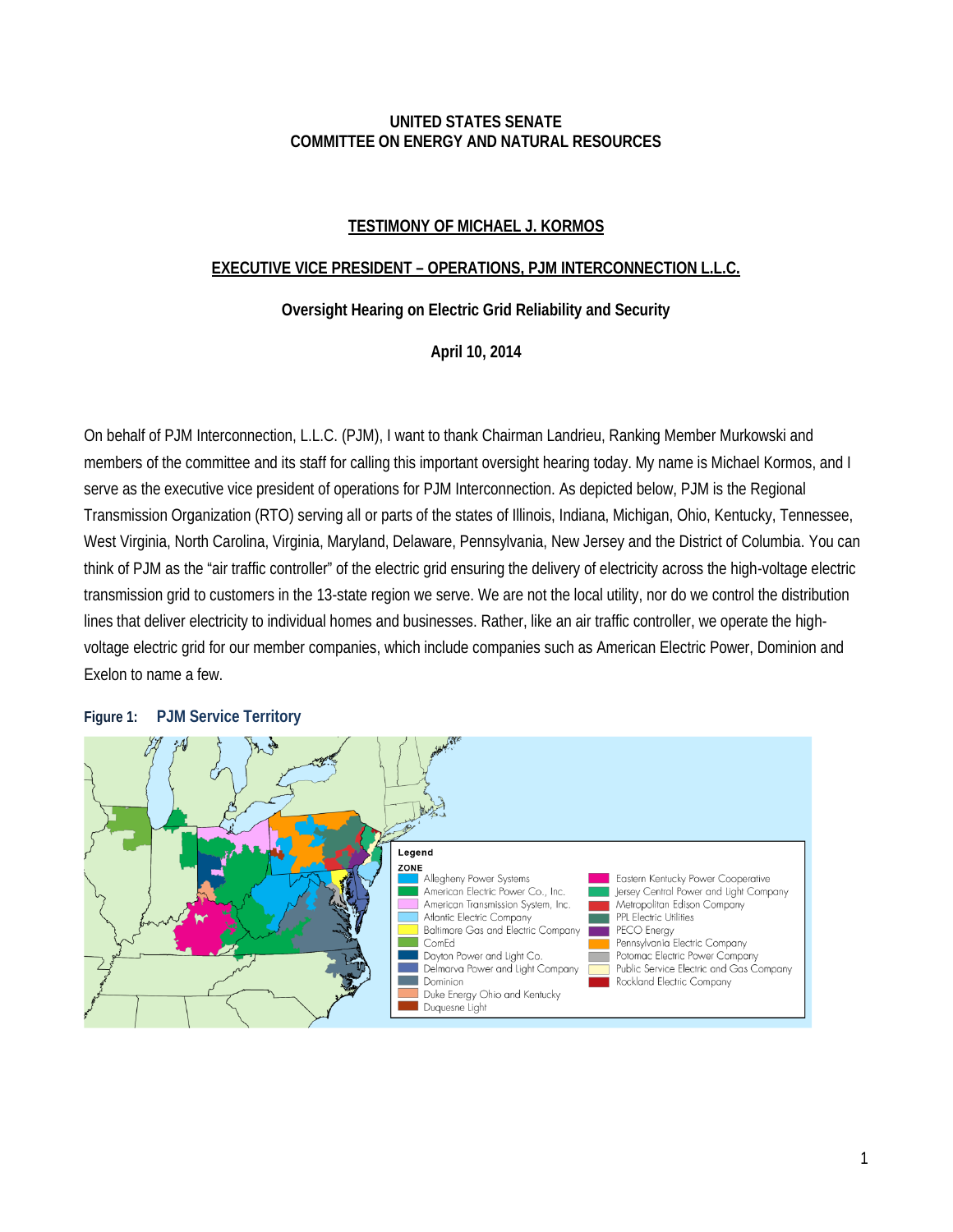We are not alone in this endeavor. There are other RTOs serving other parts of the nation including the Midcontinent ISO, which serves the upper Midwest as well as the region served by Entergy; ISO New England, serving the New England states; and the California ISO, serving that state among others.



### **Figure 2: ISOs and RTOs**

Reliability is job one at PJM, and, as executive vice president, I oversee PJM operations associated with ensuring the reliability of the electric grid in our region. In addition, PJM operates the world's largest competitive wholesale electricity market where we serve as a platform for procuring electricity both day ahead and in real time for the 61 million people in our footprint as well as procuring sufficient resources three years ahead to meet our future reliability requirements. Finally, we are responsible for planning the build-out of the electric grid, another PJM function that I oversee.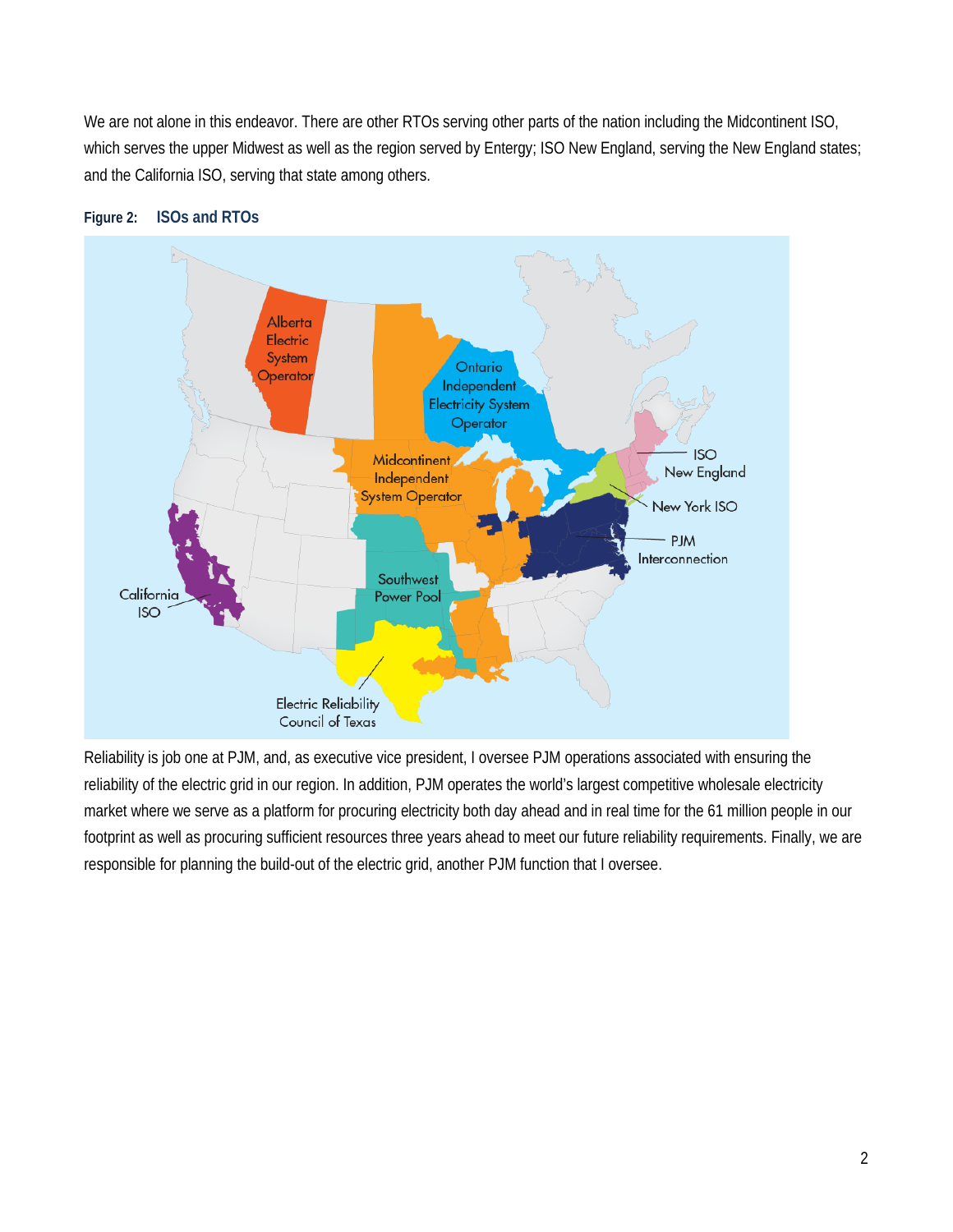# **Stock Market** for Electricity **Air Traffic Energy Market Controllers for the Pricing Transmission Grid**

#### **Figure 3: PJM's Role as a Regional Transmission Organization**

**Match Generation to Load** 

The committee has asked me to provide testimony on the impacts of future environmental regulations on the future reliability of the power grid. Although we are at the beginning of implementation of a host of new environmental regulations including the Environmental Protection Agency's Mercury and Air Toxics (MATS) rule, its Section 316 Cooling Water Rule and its Greenhouse Gas Rulemaking, we at PJM are required, as part of our reliability function, to look forward and try to incorporate the impact of these rules into our future plans for ensuring reliability of the grid. That task is not easy. For example, amid a changing fleet of resources, in order to ensure that we can keep the lights on during stressed conditions, we are called upon to procure more resources than we might need based strictly on the actual demand on the system in a given day in order to take into account the many short and longer-term contingencies that can occur – ranging from extreme weather conditions to generation plant outages to economic rebounds. Today, we procure at least 116 percent of our forecasted needs three years ahead (known as our "reserve margin") to take into account these contingencies and often procure additional resources above 116 percent of forecasted demand when it is economic to do so. This cushion has served us well. Over just the past six months, we saw record-breaking heat waves in September of 2013 and record cold in January of 2014, both events which broke previous records for demand on the system.

Where does this leave us in managing the impact of environmental regulations? My bottom line message today is several-fold:

• As illustrated in the top two lines of the chart below, we have procured adequate reserves for the next three years (and will continue to procure such supplies on a rolling year-by-year basis three years forward) and, in fact, have procured into 2017 approximately 5,000-8,000 megawatts more than our target reserve margin to address contingencies. As a result, the PJM region has adequate reserves to meet our forecasted needs through the next three years including 2016 when the EPA MATS rule is scheduled to take effect.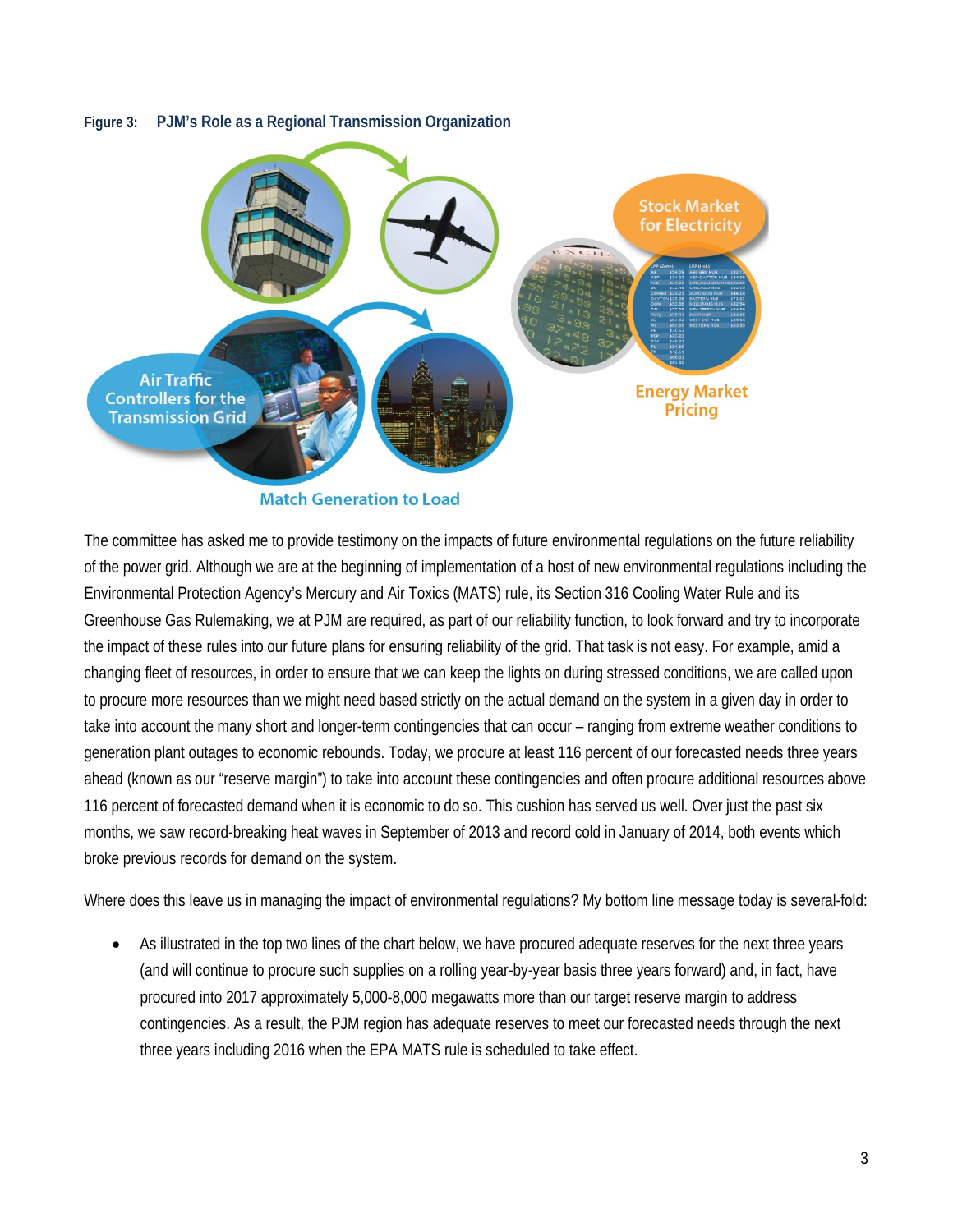

- Although overall, we have procured adequate reserves to meet the projected demand, the mix of resources will change dramatically during this period. We are seeing a rapid "change out" of the generation fleet with a record number of coal plant retirements: approximately 12,000 megawatts in 2015/2016 alone and a total of more than 19,000 megawatts of coal retirements from 2011 to 2019. This kind of turnover of the generation fleet usually takes over a decade – yet we are seeing this turnover occurring over the next two to three years.
- The PJM generation fleet profile will markedly change in this short time period. Coal will still play a large role in our overall resource fleet representing over 32 percent of the total generation mix in PJM. But our future reserves will be made up of a great deal more demand response resources, natural gas generation, renewables and imports from other regions.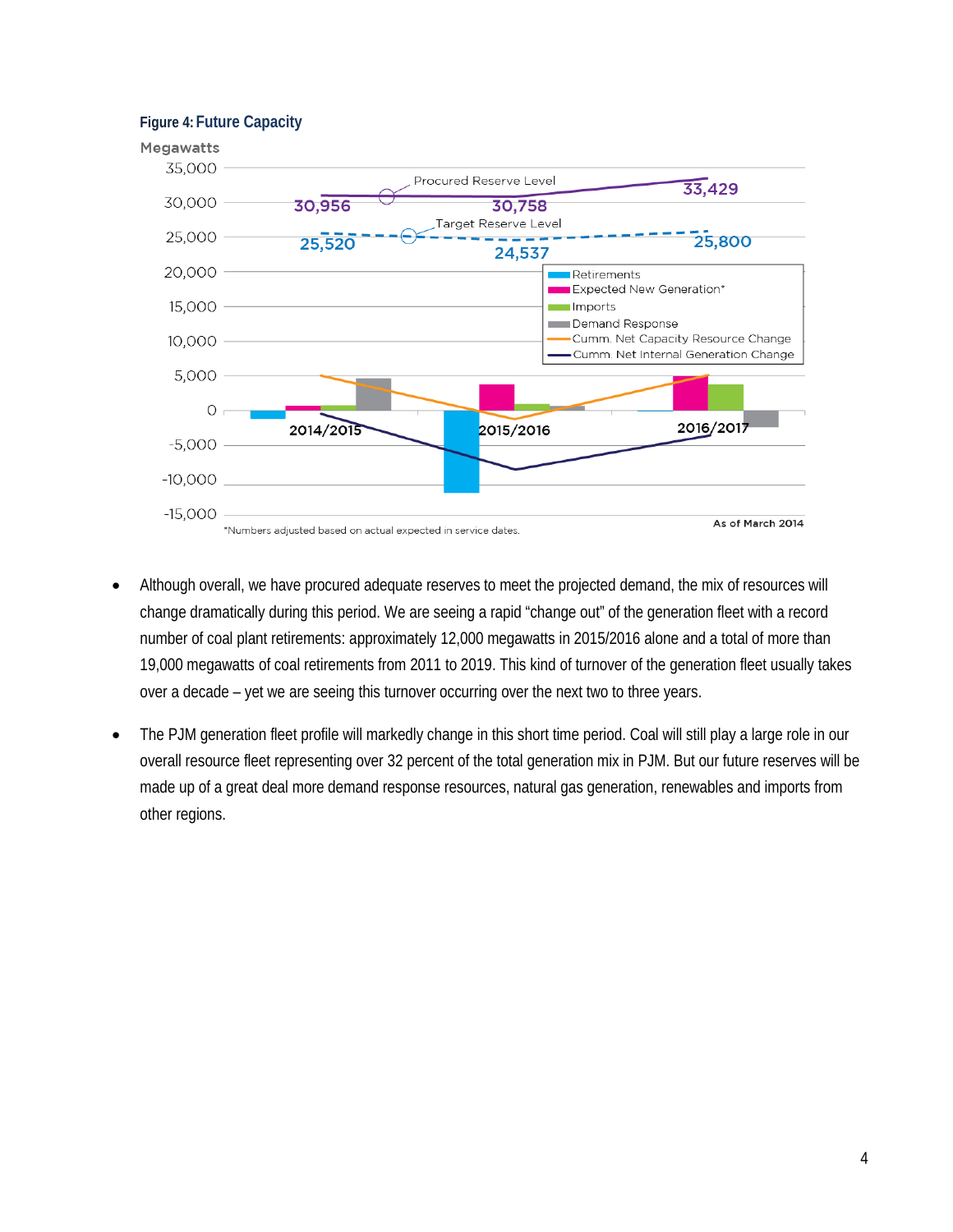

#### **Figure 5: Future Generation Mix**

"Demand response" occurs when customers respond to a directive when PJM calls an emergency to curtail their use of electricity. For factories, this could mean temporarily halting a production line. For residential customers, this could mean having their air conditioners automatically cycle during emergency periods. Retail customers decide whether or not they wish to commit to make these curtailments, but, once they so commit, they are bound for one year or one summer (as PJM is counting on these curtailments in order to ensure region-wide reliability) and face penalties for failing to curtail their electricity use in response to PJM-designated emergencies. In return, the customers who participate in the program at the wholesale level are paid the same clearing price that we would otherwise pay a generator to produce electrons during this period.

As another game changing event, natural gas has proven to be the "fuel of choice" for new generation developing in our region. Over 64 percent of new resources in our queue are proposed gas-fired generation. Improvements in the efficiency of combined-cycle generating plants, the availability of Marcellus and Utica shale right in our region as well as the impact of the EPA rules on coal generators clearly have driven the industry to invest in new gas-fired rather than coal-fired generation.

All of these rapid changes leave us with a mixed picture of the future:

- As indicated previously, PJM has procured adequate reserves three years forward and will continue to do so on a rolling basis three years forward into the future.
- Although we have procured adequate reserves, the reliability "cushion" we previously enjoyed with the large fleet of coal-fired generation has substantially diminished. As a result, and due to the fact that demand response resources are only available to us when we are approaching emergency conditions (what is defined as a "pre-emergency" condition), we potentially will have to run the system closer to its limit than we have previously in order to be able to call on demand response resources. As a system operator, I am not comfortable with having to plan my system to go into emergency (or pre-emergency conditions) before I can call upon resources to restore the system to more normal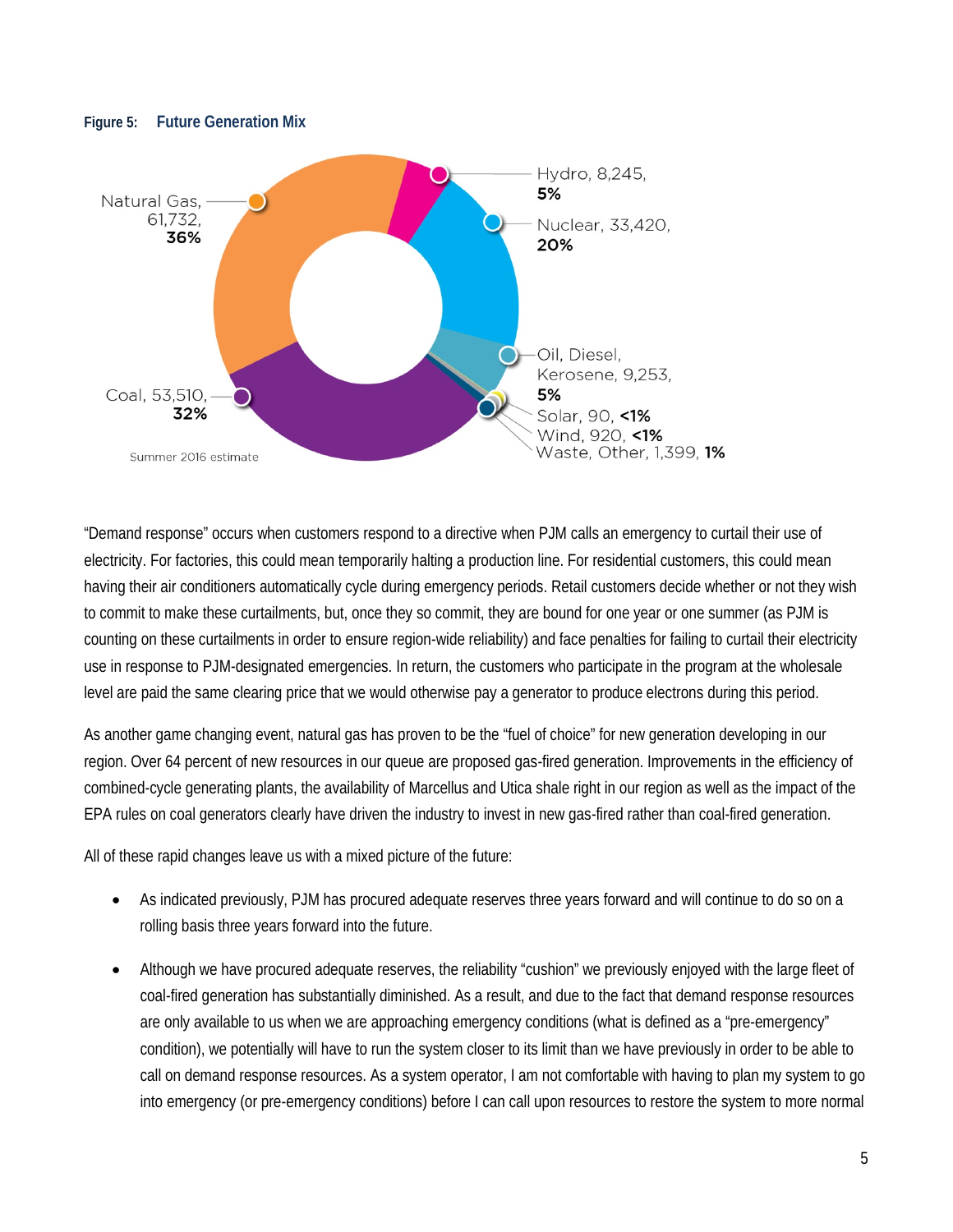operating conditions. But, the limitations that have been placed on the availability of demand response resources along with the loss of the cushion of coal units have made this the "new normal" operating condition for PJM into the future.

- Finally, many of your constituents, especially those on variable rate plans, will likely see more volatile wholesale prices than they have in years past. Although the exact amount of exposure to the wholesale markets that retail customers see in their monthly bills varies by state, there is no question that at the wholesale level, as we depend more on natural gas, volatility in the cost of electricity will significantly increase from what we have seen in past years when we could rely more on predictably-priced coal and nuclear facilities to meet our baseload requirements. Natural gas prices have proven quite volatile. Although they generally have cleared at levels of \$4 to \$5 per million BTU, during the height of the polar vortex in January of this year, prices reached over \$100 per million BTU. In addition, because the short-term natural gas market is not as transparent as the electric markets, we saw generators subjected to extremely onerous terms and conditions, which required us to pay for gas at times when it was not economic to run the particular generator, and we witnessed generators procuring gas for an entire weekend merely to ensure its availability to meet the increased Tuesday morning demand after the three-day Martin Luther King Day holiday. These all are issues we are working with the Federal Energy Regulatory Commission to prepare for a more gas-centric world in the future.
- While I am on the subject of the Polar Vortex, I will just note that this was the most difficult winter challenge the grid has faced since the winter of 1994. Summer heat stresses transmission lines while winter cold is particularly hard on generators. It was not simply cold in the PJM region – it was deeply cold over a very long period across our entire footprint. On many days, demand was 20,000 to 40,000 megawatts above normal January peaks. When you consider that only 18 U.S. states use more electricity in an entire year than the PJM region consumed during the single month of January, you get an idea of the extreme stress January placed on the system. An unprecedented 22 percent of our generators – coal, nuclear and gas – were forced out of service by problems such as equipment breakdowns, prolonged operations in extremely cold temperatures and fuel supply limitations. Advanced planning and close coordination between PJM and our members paid off as we were able to meet record demands without interrupting power supplies to anyone. While the system was indeed very tight, we were never – as some accounts have portrayed – 700 megawatts away from rolling blackouts. On the worst day, January 7, our next step if we had lost a very large generator would have been to implement a small voltage reduction. This action, which is unnoticeable to consumers, can produce up to an additional 2,000 megawatts. Even this step, however, proved to be unnecessary, and we were able to meet the record peak with our remaining reserves.

Going forward, we, along with the other RTOs and independent system operators, have requested that EPA build into its Greenhouse Gas Rulemaking a "reliability safety valve," which would ensure that regional reliability considerations are taken into account before a particular state or federal implementation plan is approved. We negotiated a similar Reliability Safety Valve with EPA in the MATS rule, one which generation owners have employed to seek a fourth year extension on complying with the MATS rule. We believe reliability reviews need to be hard-wired into any final EPA rule at key points in the process